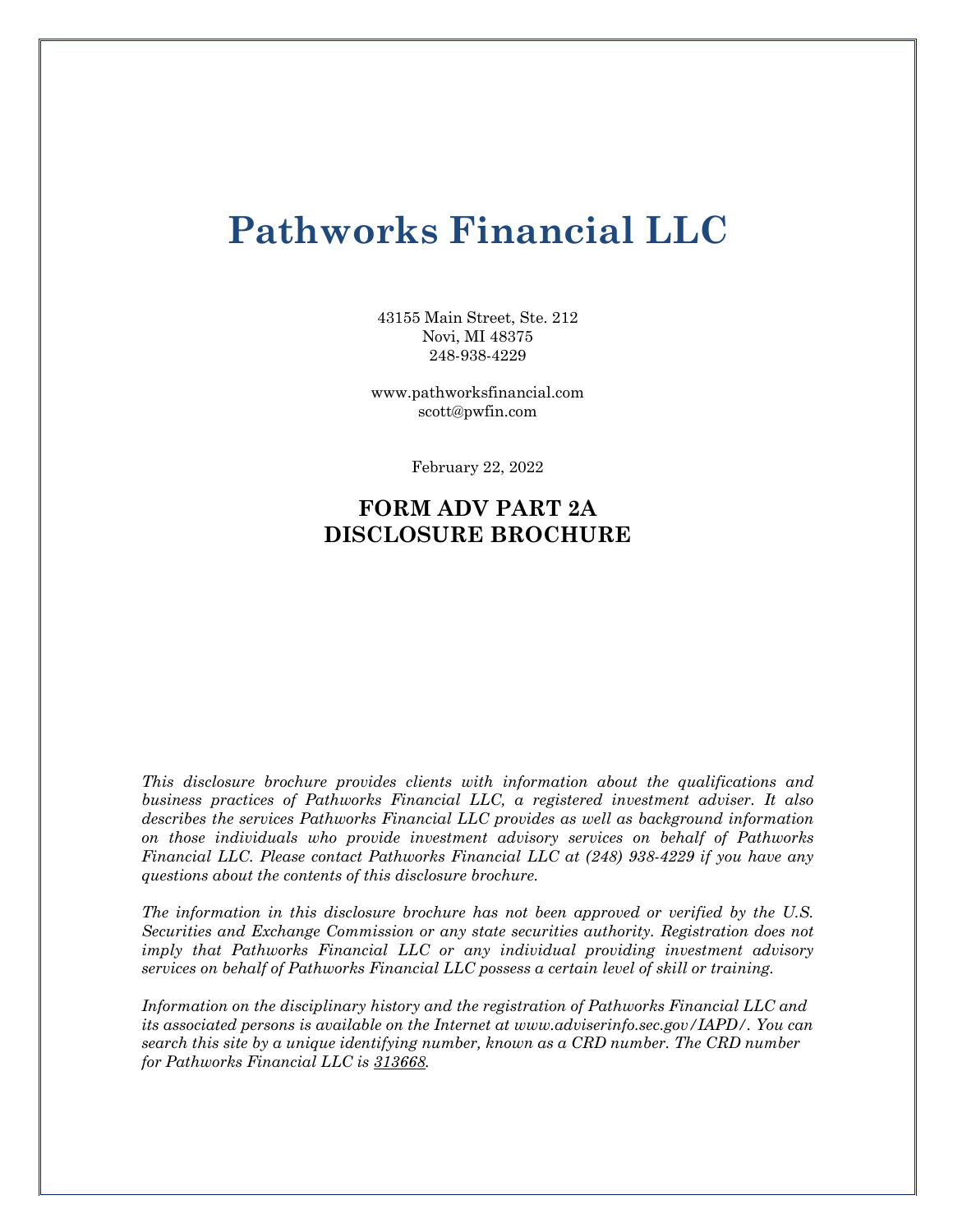# **Item 2 – Material Changes**

This item discusses specific material changes to the Pathworks Financial LLC disclosure brochure. Pursuant to current regulations, Pathworks Financial LLC will ensure that clients receive a summary of any material changes to this and subsequent disclosure brochures within 120 days of the close of its fiscal year which occurs at the end of the calendar year. Pathworks Financial LLC may further provide other ongoing disclosure information about material changes as necessary.

Pathworks Financial LLC will also provide clients with a new disclosure brochure as necessary based on changes or new information, at any time, without charge.

Since the initial filing of this disclosure brochure, Pathworks Financial LLC has made the following material changes:

# **Item 4 - Advisory Business**

Pathworks Financial, LLC has disclosed that it no longer provides a wrap fee program and that all asset management services will be provided via a co-investment advisory arrangement with Scott Smith Financial, Inc, an affiliated registered investment adviser.

In addition, Pathworks no longer provides retirement plan services.

### **Item 4 – Fees and Compensation**

Pathworks Financial, LLC has disclosed that all co-advisory fees will be deducted directly from client accounts by Scott Smith Financial, Inc.

Pathworks Financial, LLC has updated its Co-Advisory Services Fee disclosures to reflect that fees are charged based on the average quarterly account balance and not on the average daily balance during the quarter.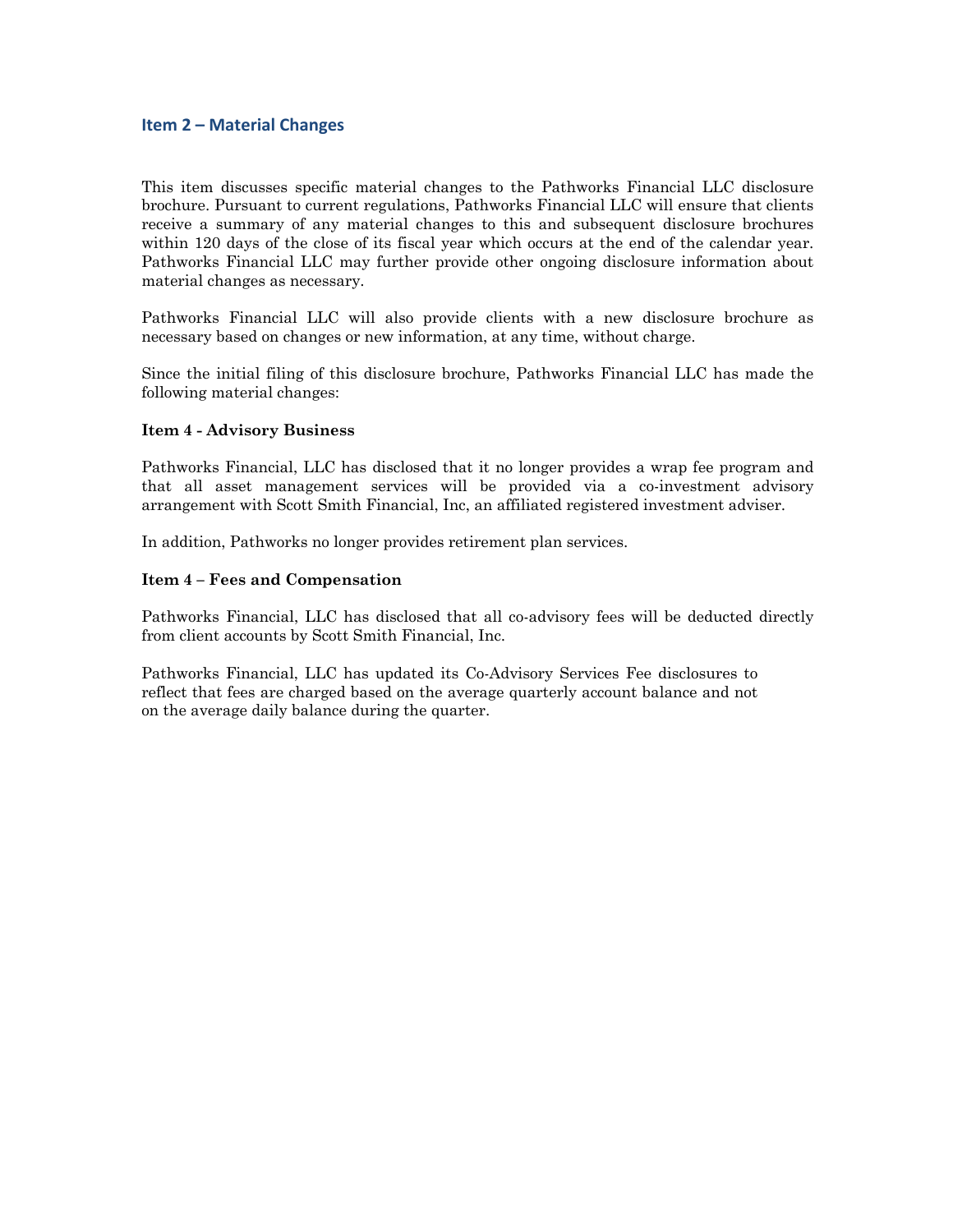# Item 3 - Table of Contents

| Item 8 - Methods of Analysis, Investment Strategies and Risk of Loss 9                  |
|-----------------------------------------------------------------------------------------|
|                                                                                         |
|                                                                                         |
| Item 11 - Code of Ethics, Participation or Interest in Client Transactions and Personal |
|                                                                                         |
|                                                                                         |
|                                                                                         |
|                                                                                         |
|                                                                                         |
|                                                                                         |
|                                                                                         |
|                                                                                         |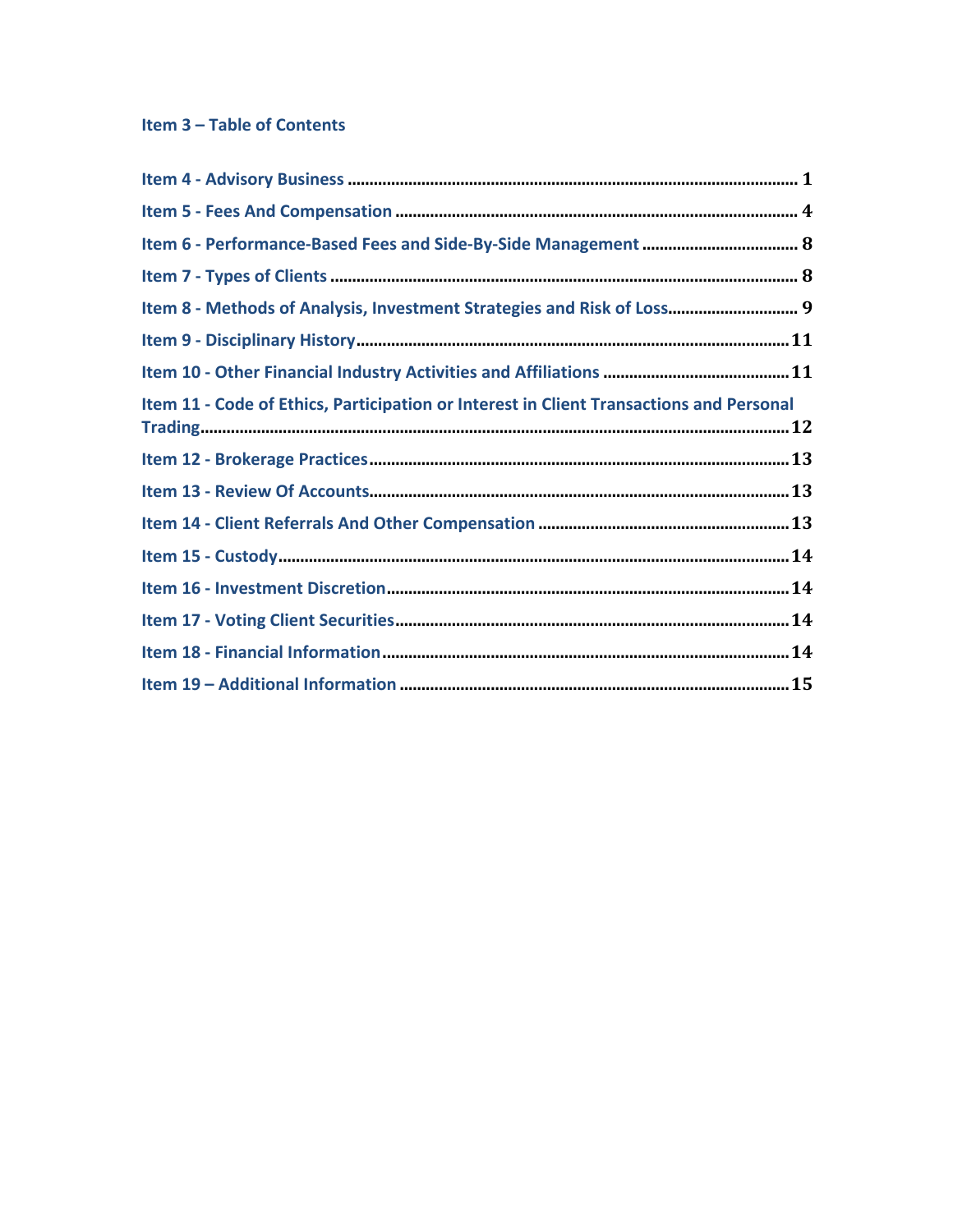# **Item 4 - Advisory Business**

# **A. The Company**

Pathworks Financial LLC ("Pathworks" or the "firm"), a Michigan limited liability company founded in 2021, has applied for registration with the U.S. Securities and Exchange Commission ("SEC") in June, 2021.

The sole owner of Pathworks is Scott Smith.

# **B. Advisory Services**

Pathworks offers the following services to individuals, including high net worth individuals, pension and profit sharing plans, trusts, small businesses and estates:

# Co-Advisory Services

While Pathworks does not directly provide either discretionary or non-discretionary asset management services, Pathworks does off clients the ability to obtain such services through the co-advisory arrangement with Scott Smith Financial, an affiliated SEC-registered investment adviser ("SSF").

Pathworks has entered into a co-advisory arrangement with SSF wherein SSF will provide asset management services to Pathworks' clients. SSF will provide its asset management services exclusively through the SSF Asset Management Program, a wrap fee program sponsored and managed by SSF. In addition to this disclosure brochure and a copy of Pathworks' customer relationship summary, clients will also receive a copy of SSF's disclosure brochure and client relationship summary.

Clients will enter into a discretionary co-investment advisory agreement (the "Co-Investment Advisory Agreement") with Pathworks and SSF. Pursuant to the Co-Investment Advisory Agreement, Pathworks and SSF will have the following respective responsibilities:

# Pathworks

Pathworks will be responsible for:

- Compiling the client's personal and financial information;
- Discussing with the client their investment goals and objectives;
- Completing the client investment profile and investment policy statement;
- Assisting the client with completing account opening forms;
- Communicating to SSF any reasonable restrictions the client may wish to impose on the SSF's management of the account;
- Providing the client with a copy of SSF's Wrap Fee Program Brochure and Form CRS; and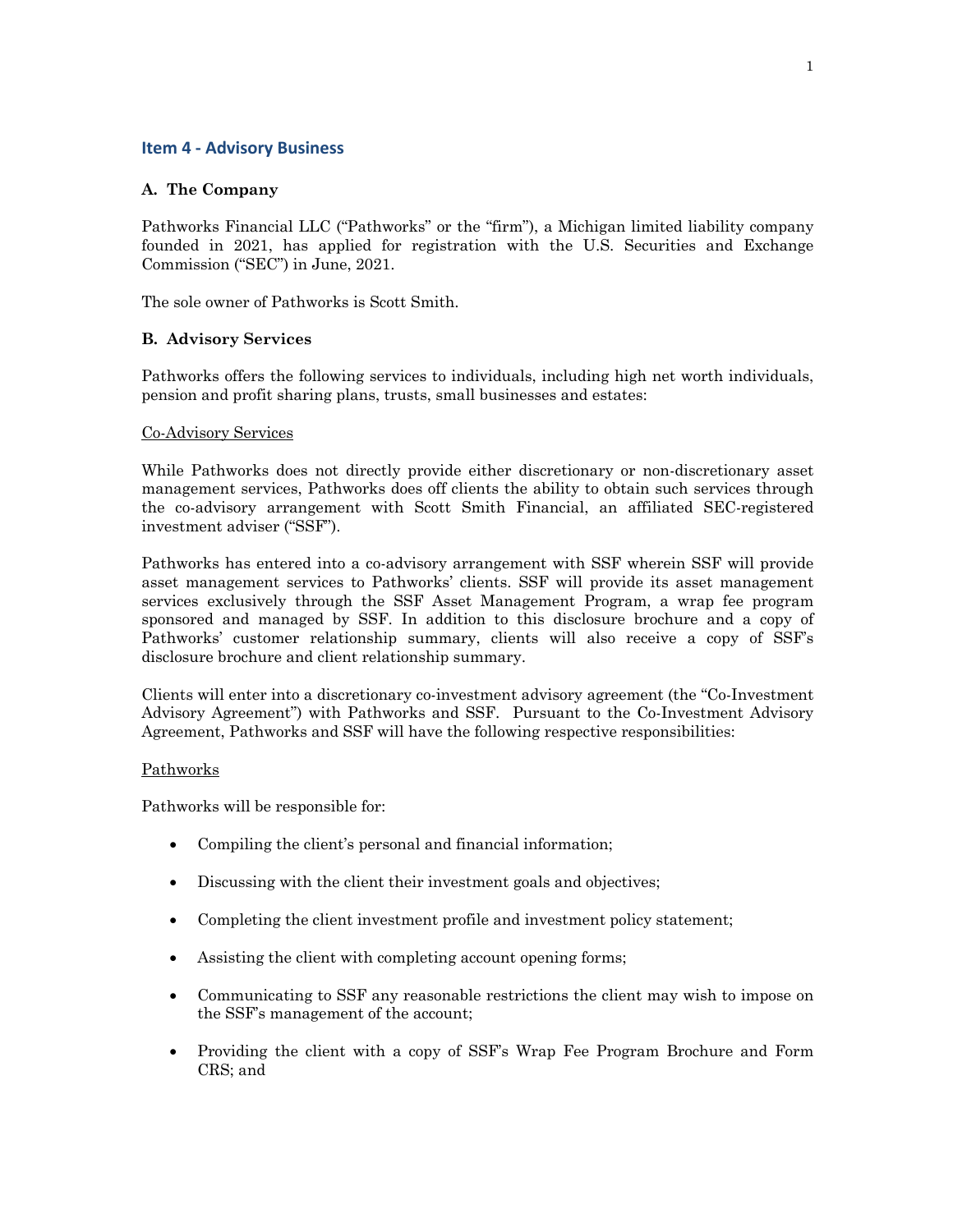• Maintaining an ongoing relationship with the client and offering to meet with the client on a periodic basis, not less than annually, to discuss changes in the client's personal or financial situation, suitability and any new or revised reasonable restrictions the client may wish to impose on SSF's management of the account.

# SSF

SSF will be responsible for providing the client with discretionary investment management services via a wrap fee program based on the client's individual investment needs.

Pursuant to the Co-Investment Advisory Agreement, clients will be required to grant SSF the authority to contract with an unaffiliated third-party clearing firm to: (i) maintain custody of all assets in the client's account; (ii) execute and perform clearance of all purchase and sale orders as directed by SSF; (iii) perform all custodial functions customarily performed with respect to securities accounts, including but not limited to the crediting of interest and dividends on account assets; (iv) forward to the client and Pathworks confirmation of each purchase and sale (unless online electronic format is selected) and account statements; and (v) act as general administrator of the client's account, including charging and collecting advisory fees, as described below, on SSF's and Pathworks' behalf and processing, pursuant to information provided by Pathworks to SSF, instructions of deposits into and withdrawals from the client's account.

### Financial Planning Services

If a client desires to obtain financial planning apart from the basic planning services provided as part of portfolio management services, Pathworks also provides financial planning services as a stand-alone service. Clients will receive a written financial plan, providing the client with a detailed outline designed to achieve their stated financial goals and objectives.

In general the plan will address any or all of the following:

- *Personal*: Family records, budgeting, personal liability, estate information and financial goals.
- *Tax and Cash Flow*: Income tax spending analysis and planning for past and future years.
- *Death and Disability:* Cash needs at death, income needs of surviving dependents, and estate planning.
- *Retirement*: Strategies and investment plans to help client achieve their retirement goals.
- *Investments*: Analysis of investment alternatives and their effect on a client's portfolio.

Information on clients will be gathered by in-depth personal interviews and a review of personal financial information. Gathering data concerning current financial status, future requirements, risk appetite and goals is essential. Based upon this thorough review, a written plan is prepared for the client and it is recommended that the client review this plan with tax accountants, attorneys and other professional service providers.

Should a client choose to implement the financial planning recommendations made by Pathworks, Pathworks may recommend its own services or that of other professionals (*i.e*.,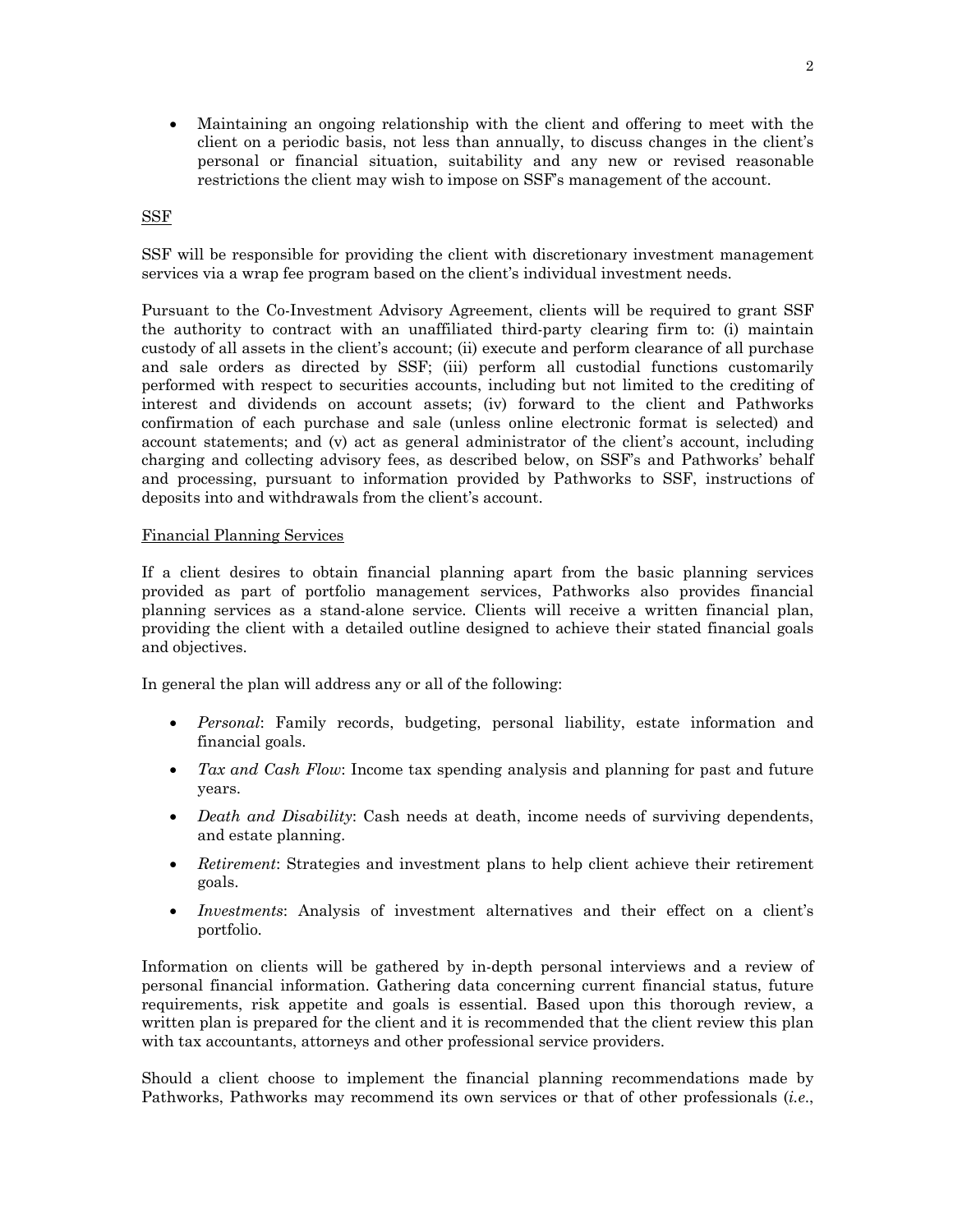attorney, accountant, insurance agent, and/or stockbroker). Clients are advised that a conflict of interest exists if Pathworks recommends its own services. The client is under no obligation to act upon any of the recommendations made by Pathworks under a financial planning engagement and/or engage the services of any such recommended professional, including Pathworks or its Adviser Representatives. The client retains absolute discretion over all such implementation decisions and is free to accept or reject any recommendation made by Pathworks or its Adviser Representatives. Pathworks shall cooperate with any attorney, accountant, broker or other adviser chosen by the client with regard to implementation of any such recommendations.

# **C. Client Tailored Services and Client Imposed Restrictions**

Pathworks' investment management services are tailored to meet the specific needs of each client. In order to provide appropriately individualized services, Pathworks' Adviser Representatives will work with the client to obtain information regarding the client's financial circumstances, investment objectives, overall financial condition, income and tax status, personal and business assets, risk profile and other information regarding the client's financial and investment needs.

At least annually, an Adviser Representative will review with clients their financial circumstances, investment objectives and risk profile. In order for Pathworks to provide effective investment advisory services, it is critical that clients provide accurate and complete information to Pathworks and inform Pathworks anytime such information needs to be updated or anytime there is a change in their financial circumstances, investment objectives and/or risk profile.

Whether clients will be able to place reasonable restrictions on the types of investments which will be made on the client's behalf is at the discretion of SSF. Generally, clients are permitted to impose reasonable restrictions on investing in certain securities or types of securities in their advisory accounts, provided, however, that some restrictions may not be accommodated when utilizing Exchange Traded Funds or mutual funds. In addition, a restriction request may not be honored if it is fundamentally inconsistent with Pathworks' investment philosophy, runs counter to the client's stated investment objectives, or would prevent Pathworks from properly servicing client accounts. Please see SSF's wrap fee program brochure for SSF's policy on allowing restrictions.

# **D. Wrap Fee Programs**

While Pathworks does not itself sponsor a wrap fee program, it has entered into an agreement with its affiliated investment adviser, Scott Smith Financial, Inc. ("SSF") to provide asset management services to Pathworks clients through SSF's wrap fee program. All clients will receive a copy of SSF's wrap fee program brochure which describes the SSF wrap program in detail.

# **E. Assets Under Management**

Pathworks does not have any reportable assets under management.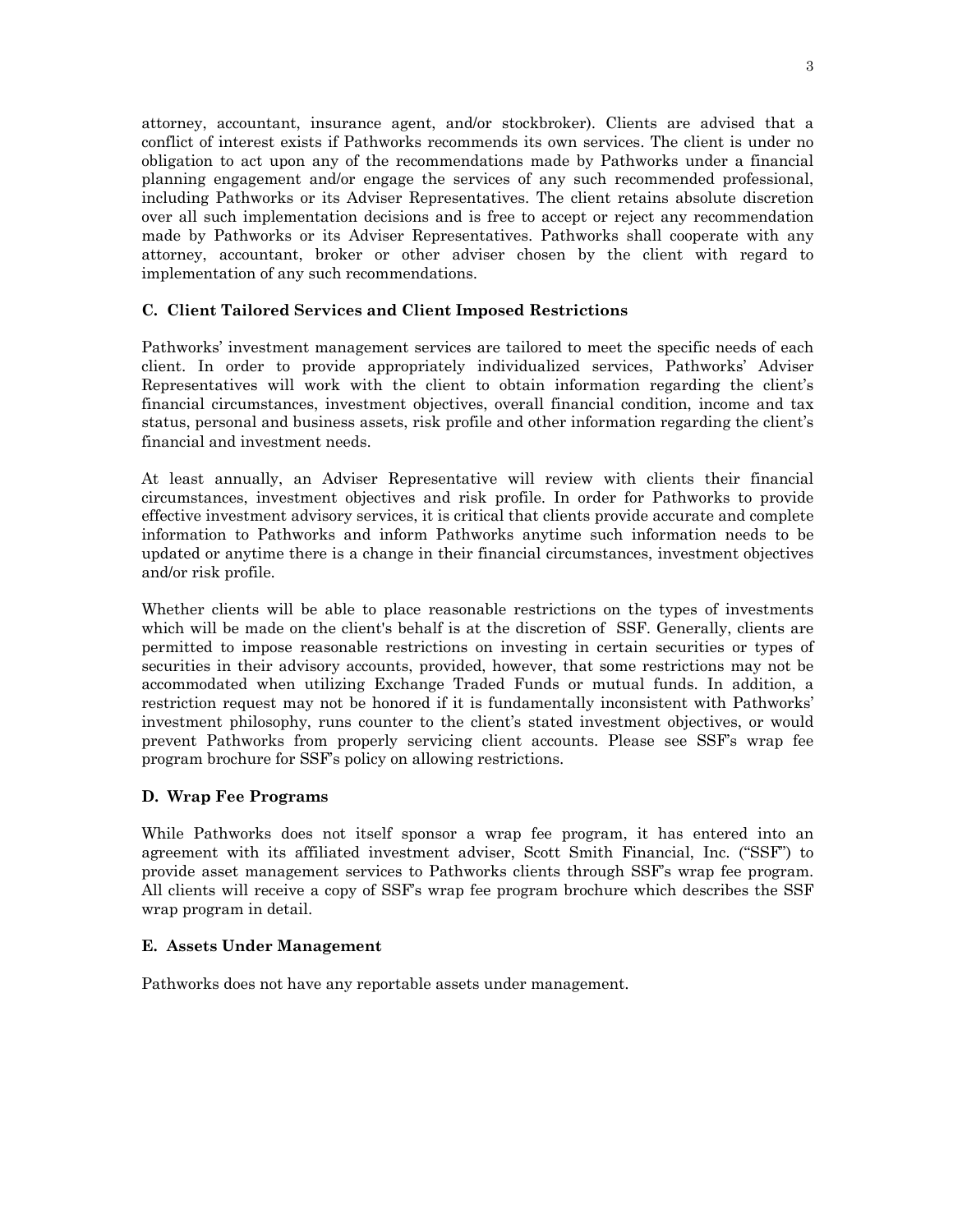### **Item 5 - Fees And Compensation**

### **A. Advisory Fees**

### Co-Advisory Fees

For its Co-Advisory Services, Pathworks receives a fee based on the value of assets under advisement (the "Fee"). The Fee includes both the services provided by Pathworks and SSF. The amount of the Fee will be set out in the specific co-investment advisory agreement executed by the client at the time the relationship is established.

The Fee is set according to the following tiered fee schedule:

| For the Portion of the Account that is: | <b>Annual Fee</b> |
|-----------------------------------------|-------------------|
| Up to \$250,000                         | 1.5%              |
| \$251,000 to \$500,000                  | 1.25%             |
| \$500,001 to \$1,000,000                | 1.00%             |
| \$1,000,001 to \$3,000,000              | 0.75%             |
| Above \$3,000,000                       | Negotiable        |

The Fee is based on the average quarterly account balance managed during the calendar quarter. Quarterly SSF will deduct the Fee directly from the clients' account which it will then forward to Pathworks (any fee due SSF for its services under the Co-Investment Advisory Agreement are paid by Pathworks to SSF pursuant to a separate services agreement). The first payment is calculated based on the number of days assets are placed in the account during a calendar quarter. Generally, Fees are deducted from the client's account no later than the fifteenth (15th) day after the end of each quarter, in arrears. If an account is terminated prior to the end of a calendar quarter, the terminating client will pay the Fees up to the termination date. Clients who cancel services within five business days of the contract date will not be charged the Fee.

#### Financial Planning Services Fees

Depending upon the scope of the engagement and specific requests by the client, Pathworks will charge a flat fee ranging from \$795 to \$2,500 (the "Financial Planning Fee"). The Financial Planning Fee will be negotiated prior to contracting with the client, and the agreed upon Financial Planning Fee payable upon completion of the services provided. The client may terminate its financial planning arrangement at any time, in writing, and will only be charged a portion of the Financial Planning Fee based upon a pro-rated calculation related to the time and expense expended by Pathworks. Pathworks typically waives any financial planning fees for investment management and advisory clients. Clients who cancel services within five business days of the contract date will not be charged the Financial Planning Fee. The Financial Planning Fee is payable by check only.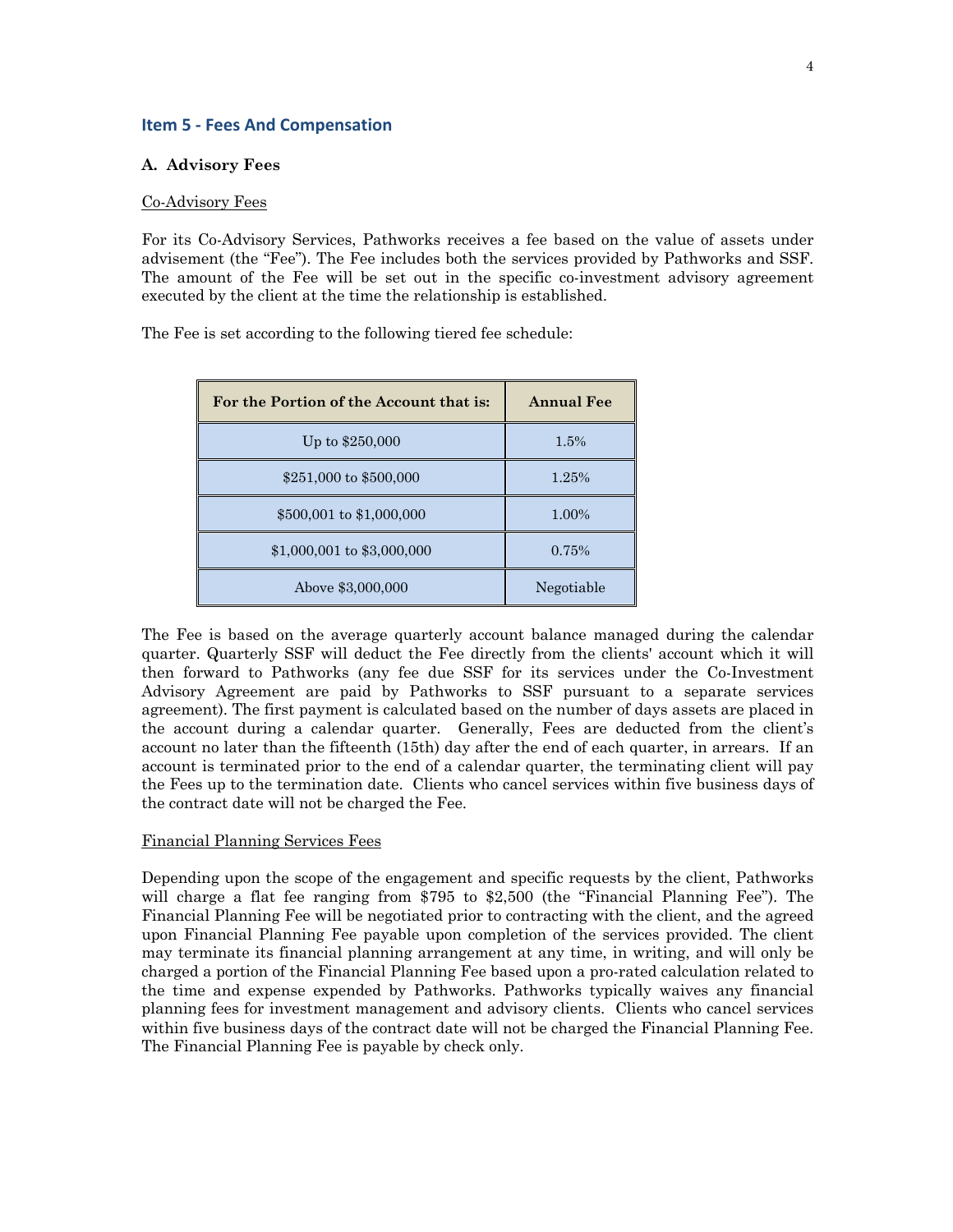### **B. Payment Method**

### Direct Debiting

Each quarter, SSF, Pathworks' affiliated investment adviser, will notify the client's qualified custodian of the amount of the fee due and payable to Pathworks pursuant to Pathworks' fee schedule and the Co-Investment Advisory Agreement. The qualified custodian will not validate or check fees, its corresponding calculation or the assets on which the fee is based. With the client's pre-approval, the qualified custodian will "deduct" the fee from the client's account or, if the client has more than one account, from the account(s) the client has designated to pay advisory fees.

### Billing

Clients will be billed for the financial planning services fee upon conclusion of the service. All fees are due and payable upon receipt of the invoice or as negotiated and documented in the client's advisory agreement.

### **C. Additional Information**

### Fee Only

Pathworks is compensated solely by fees paid by its clients and does not accept commissions or compensation from any other source (i.e., mutual funds, insurance products or any other investment product).

### Fees Negotiable

Pathworks does not normally consider its fee to be negotiable for accounts of \$5 million or less, provided, however, that Pathworks reserves the right in its sole discretion and based on factors Pathworks deems relevant, to agree to a fee for any particular client that varies from the fee set forth in the tables above and which may be lower or higher than fees charged to another client with a similar sized account. In certain situations, minimum account fees may apply that may exceed the fees in the schedule above. Relevant factors that may lead to a variation in fees include, for example, the size and scope of the client's overall relationship with Pathworks and the fees that the client's account was charged at another firm prior to transferring to Pathworks.

### Mutual Fund Fees and Exchange Traded Funds

All fees paid to Pathworks for investment advisory services are separate and distinct from the expenses charged by mutual funds and exchange-traded funds ("ETFs") to their shareholders, if applicable. These fees and expenses are described in each fund's or ETF's prospectus. These fees and expenses will generally be used to pay management fees for the funds, other fund expenses, account administration (e.g., custody, brokerage and account reporting), and a possible distribution fee. A client could invest in these products directly, without the services of Pathworks, but would not receive the services provided by Pathworks which are designed, among other things, to (i) assist the client in determining which products or services are most appropriate to each client's financial situation and objectives and (ii) determining when such buying or selling is appropriate. Accordingly, the client should review both the fees charged by the fund[s] and/or ETFs and the fees charged by Pathworks to fully understand the total amount of fees to be paid by the client.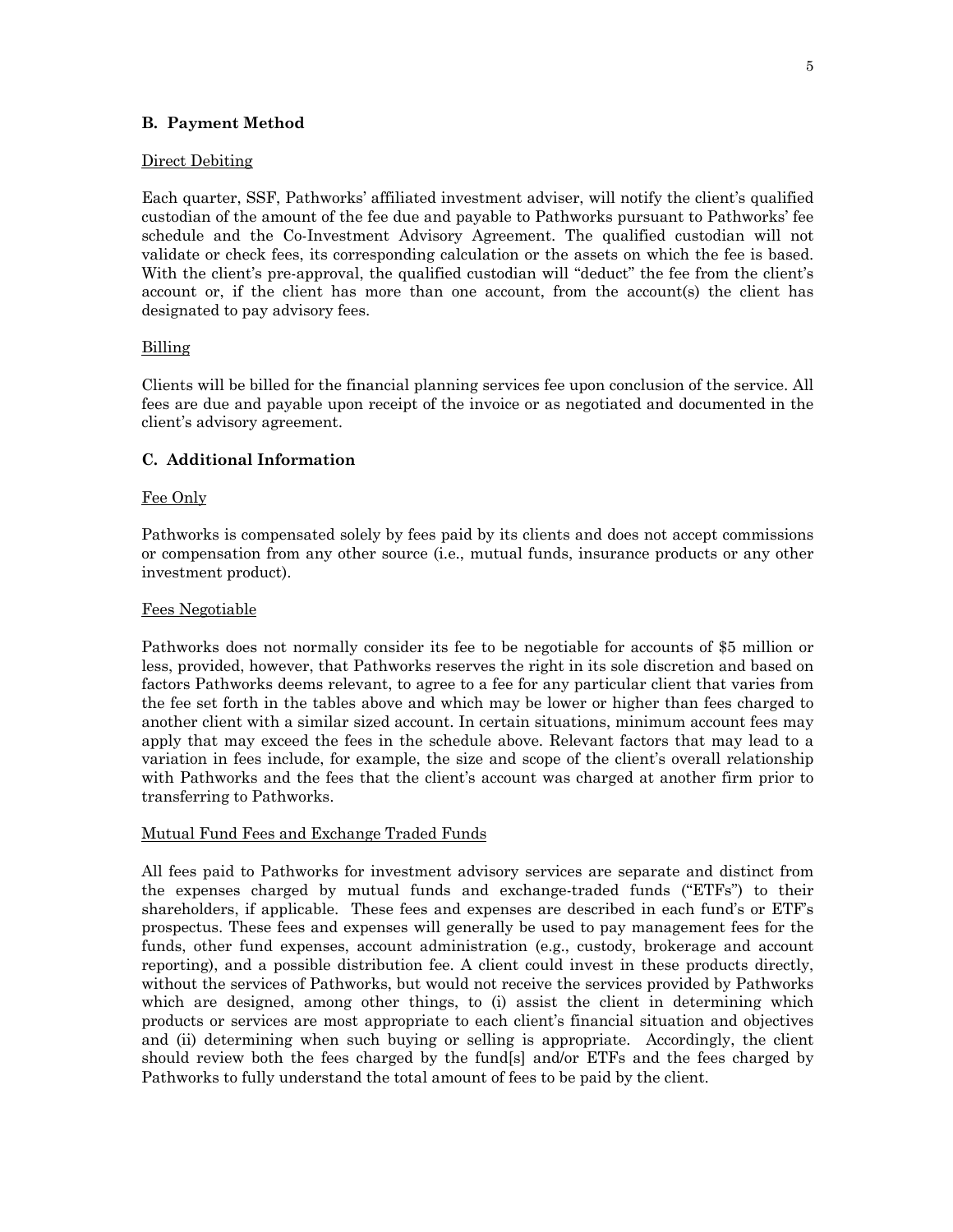### Miscellaneous Expenses

Pathworks' fees with respect to each client account does not include certain other charges and expenses, including (a) brokerage charges, which are paid on a transactional basis, (b) dealer mark-ups or mark-downs on securities purchased or sold for an account through thirdparty dealers and (c) taxes. Please see Item 12 of this brochure for detailed information about Pathworks' brokerage practices.

# Professional Fees

Pathworks' fees do not include the services of any professional engaged by a client which will be billed directly by such professional(s).

# **D. Termination and Refunds**

A client has the right to terminate their investment advisory relationship with Pathworks without penalty within five (5) business days after entering into an agreement with Pathworks. In addition, a client has the right to cancel their advisory agreement at any time and for any reason upon written notice to Pathworks. If an account is terminated during a calendar quarter, fees will be adjusted *pro rata* based upon the number of calendar days in the calendar quarter that the investment management agreement was effective. Because fees are charged in arrears, the client will not be due a refund.

# **E. Additional Compensation**

Pathworks and its associates are engaged for fee-only services and an effort is made to recommend "no-load" investments whenever possible. Pathworks does not accept commissions or compensation from any other source (*e.g*., mutual funds or any other investment product) and does not charge a mark-up on clients' securities transactions. Neither Pathworks nor its associated persons receive "trailer" or 12b-1 fees from an investment company that the firm recommends. Fees charged by issuers are detailed in prospectuses or product descriptions and clients are encouraged to read these documents before investing.

Certain persons providing investment advice on behalf of Pathworks are also licensed as insurance agents with non-affiliated insurance brokers. These related persons will earn commission-based compensation for selling insurance products, including insurance products they sell to clients. Insurance commissions earned by these related persons are separate and in addition to Pathworks' advisory fees. While these individuals endeavor at all times to put the interest of the clients first as part of their and Pathworks' fiduciary duty, clients should be aware that this practice presents a conflict of interest because individuals providing investment advice on behalf of Pathworks who are also insurance agents have an incentive to recommend insurance products to clients for the purpose of generating commissions, rather than solely based on client needs. Clients always have the option to purchase recommended or similar investments through a service provider of their own choosing.

Because Pathworks and Scott Smith Financial, Inc. are under the common ownership of Scott Smith, Pathworks and Scott Smith will indirectly benefit from placing its clients in SSF's wrap fee program instead of a different wrap fee program. Pathworks does not make any other wrap fee programs available to clients and therefore, clients will be required to use SSF. This may result in higher costs to clients because other wrap fee programs may charge a lower overall fee.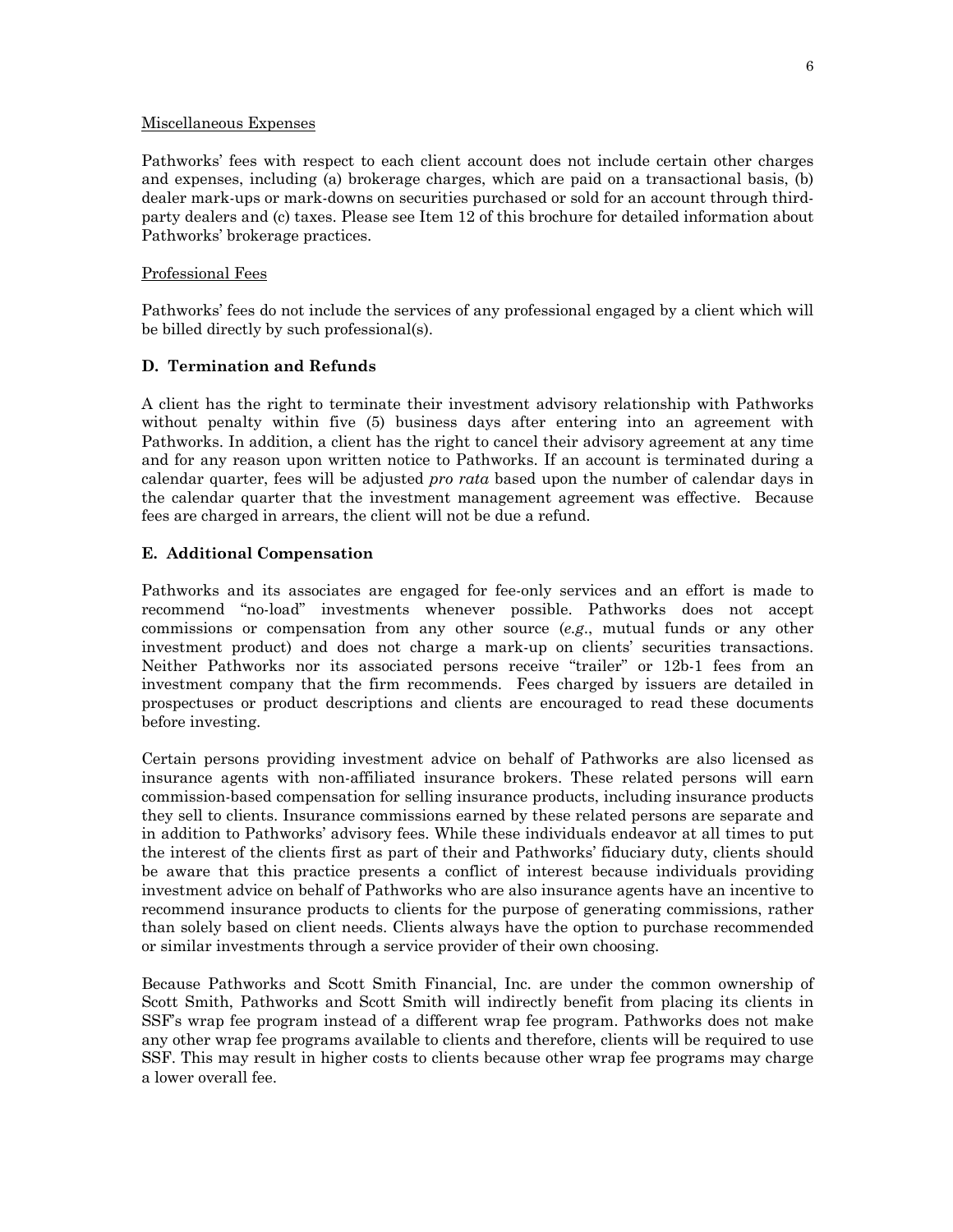### **F. IRA Rollover Considerations**

As part of our investment advisory services to you, we may recommend that you withdraw the assets from your employer's retirement plan and roll the assets over to an individual retirement account ("IRA") that we will manage on your behalf. If you elect to roll the assets to an IRA that is subject to our management, we will charge you an asset based fee as set forth in the agreement you executed with our firm. This practice presents a conflict of interest because persons providing investment advice on our behalf have an incentive to recommend a rollover to you for the purpose of generating fee based compensation rather than solely based on your needs. You are under no obligation, contractually or otherwise, to complete the rollover. Moreover, if you do complete the rollover, you are under no obligation to have the assets in an IRA managed by our firm.

Many employers permit former employees to keep their retirement assets in their company plan. Also, current employees can sometimes move assets out of their company plan before they retire or change jobs. In determining whether to complete the rollover to an IRA, and to the extent the following options are available, you should consider the costs and benefits of each.

An employee will typically have four options:

- 1. Leaving the funds in your employer's (former employer's) plan.
- 2. Moving the funds to a new employer's retirement plan.
- 3. Cashing out and taking a taxable distribution from the plan.
- 4. Rolling the funds into an IRA rollover account.

Each of these options has advantages and disadvantages and before making a change we encourage you to speak with your CPA and/or tax attorney.

If you are considering rolling over your retirement funds to an IRA for us to manage here are a few points to consider before you do so:

- 1. Determine whether the investment options in your employer's retirement plan address your needs or whether you might want to consider other types of investments.
	- a) Employer retirement plans generally have a more limited investment menu than IRAs.
	- b) Employer retirement plans may have unique investment options not available to the public such as employer securities, or previously closed funds.
- 2. Your current plan may have lower fees than our fees.
	- a) If you are interested in investing only in mutual funds, you should understand the cost structure of the share classes available in your employer's retirement plan and how the costs of those share classes compare with those available in an IRA.
	- b) You should understand the various products and services you might take advantage of at an IRA provider and the potential costs of those products and services.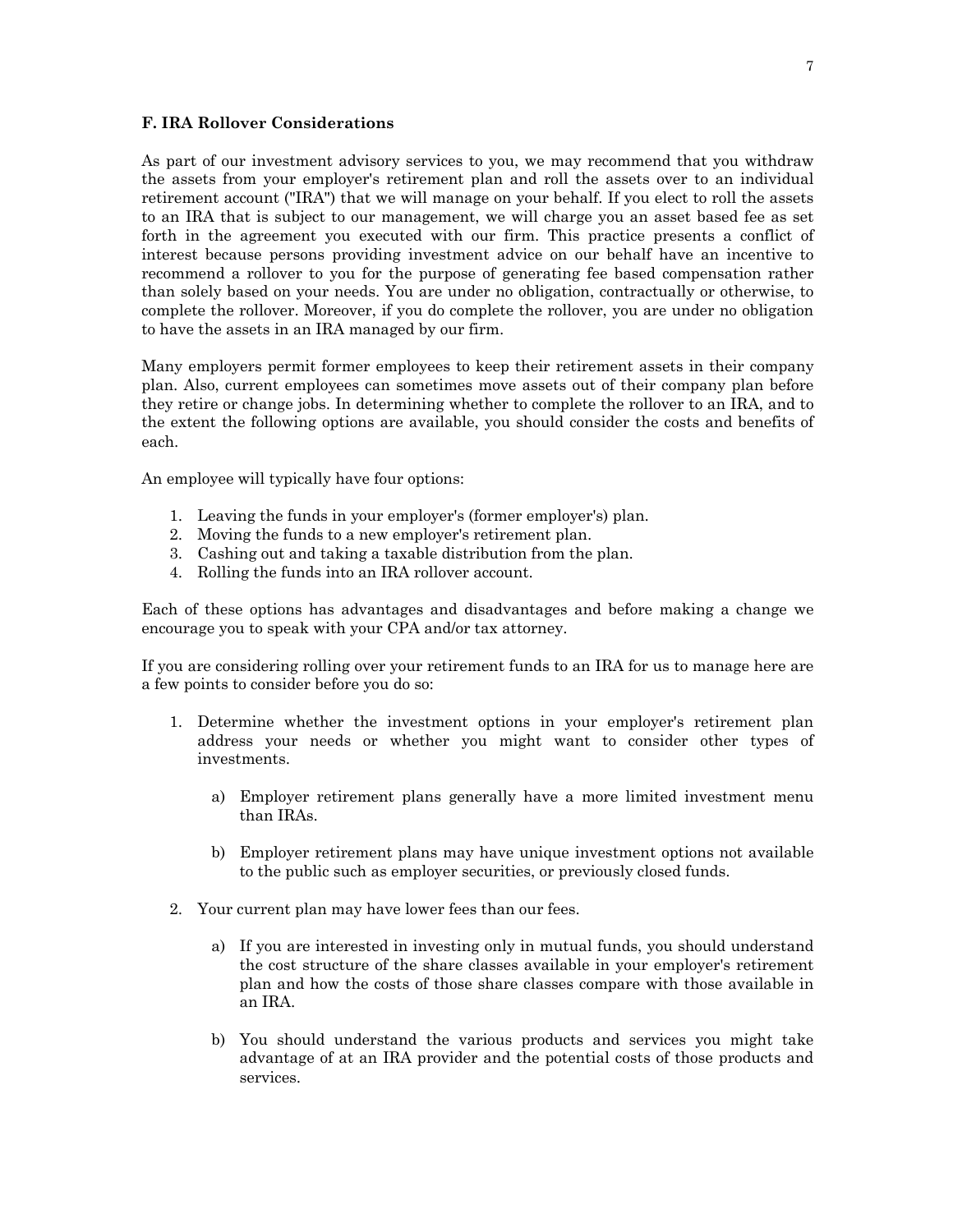- 3. Our strategy may have higher risk than the option(s) provided to you in your plan.
- 4. Your current plan may also offer financial advice.
- 5. If you keep your assets titled in a 401k or retirement account, you could potentially delay your required minimum distribution beyond age 70.5.
- 6. Your 401k may offer more liability protection than a rollover IRA; each state may vary. Generally, federal law protects assets in qualified plans from creditors. Since 2005, IRA assets have been generally protected from creditors in bankruptcies. However, there can be some exceptions to the general rules so you should consult with an attorney if you are concerned about protecting your retirement plan assets from creditors.
- 7. You may be able to take out a loan on your 401k, but not from an IRA.
- 8. IRA assets can be accessed any time; however, distributions are subject to ordinary income tax and may also be subject to a 10% early distribution penalty unless they qualify for an exception such as disability, higher education expenses or the purchase of a home.
- 9. If you own company stock in your plan, you may be able to liquidate those shares at a lower capital gains tax rate.
- 10. Your plan may allow you to hire us as the manager and keep the assets titled in the plan name.

It is important that you understand the differences between these types of accounts and to decide whether a rollover is best for you.

# **Item 6 - Performance-Based Fees and Side-By-Side Management**

Pathworks does not accept performance-based fees or engage in side-by-side management. Pathworks' fees are calculated as described above in Item 5 - Fees and Compensation - and are not charged on the basis of a share of the capital gains upon, or capital appreciation of, the funds in a client's account.

# **Item 7 - Types of Clients**

# **A. Clients**

Pathworks provides investment advisory services to individuals, including high net worth individuals, trusts, small businesses and estates.

### **B. Engaging the Services of** Pathworks

All clients wishing to engage Pathworks for advisory services must enter into the applicable advisory agreement with Pathworks as well as any other document or questionnaire provided by the firm. The advisory agreement describes the services and responsibilities of Pathworks to the client. It also outlines Pathworks' fees in detail. In addition, clients must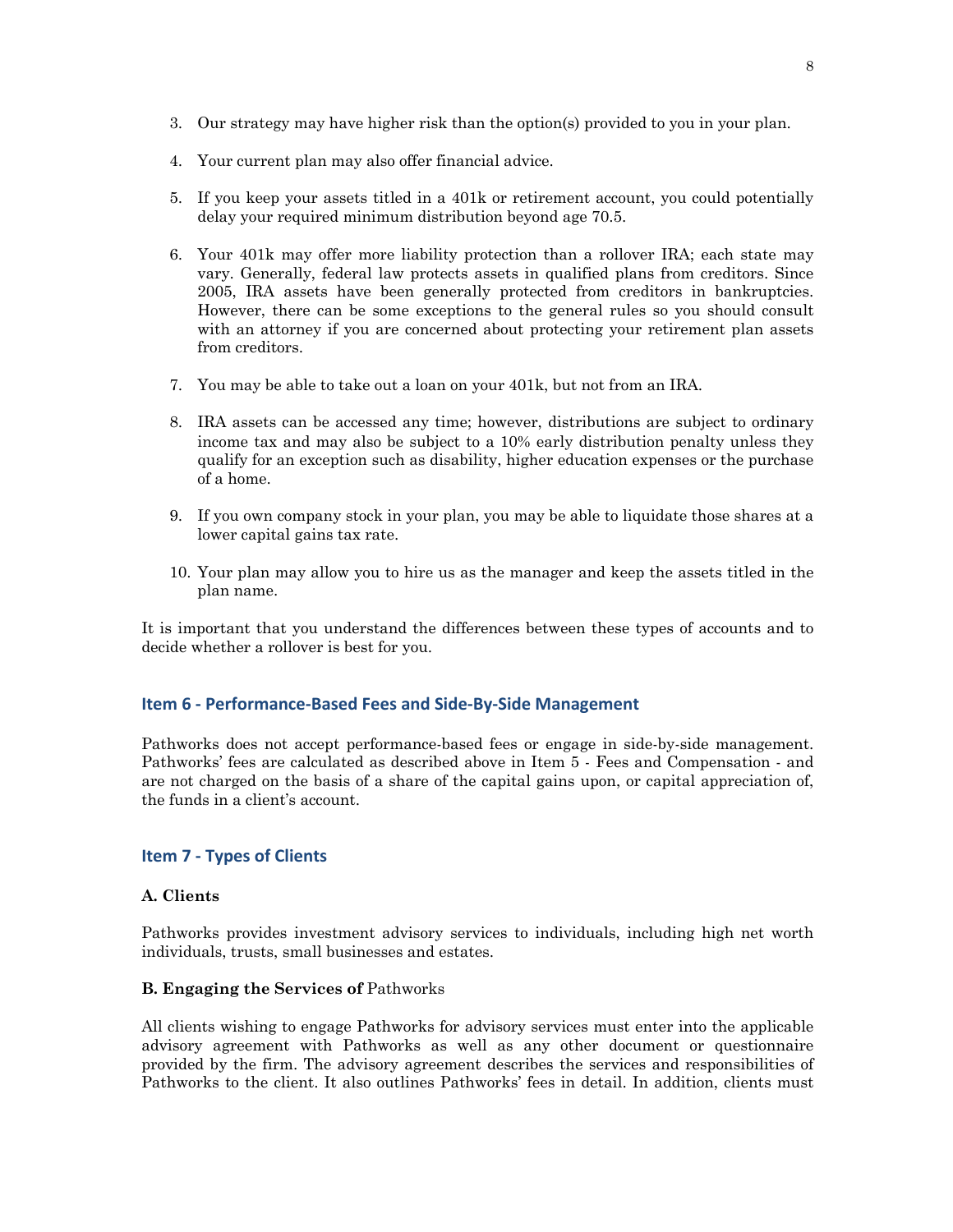complete certain broker-dealer/custodial documentation. Upon completion of these documents, Pathworks will be considered engaged by the client.

Clients are responsible for ensuring that Pathworks is informed in a timely manner of changes in investment objectives and risk tolerance.

### **C. Conditions for Managing Accounts**

Pathworks requires new clients have a minimum account size of \$25,000 for portfolio management services. Pathworks may, in its sole discretion, accept clients with smaller portfolios based upon certain criteria including anticipated future earning capacity, anticipated future additional assets, dollar amount of assets to be managed, related accounts, account composition, pre-existing client, account retention, and pro bono activities. Pathworks will only accept clients with less than the minimum portfolio size if, in the sole opinion of the firm, the smaller portfolio size will not cause a substantial increase of investment risk beyond the client's identified risk tolerance. Pathworks may aggregate the portfolios of family members to meet the minimum portfolio size.

### **Item 8 - Methods of Analysis, Investment Strategies and Risk of Loss**

Because Pathworks does not manage assets, Pathworks does not engage in securities analysis or employ investment strategies. Please see SSF's wrap fee brochure for information on SSF's methods of analysis, investment strategies and the risks associated with the specific securities used by SSF in its management of the SSF Wrap Fee Program.

### Investing Involves Risk

Investing in securities involves risk of loss that each client should be prepared to bear. The value of a client's investment may be affected by one or more of the following risks, any of which could cause a client's portfolio return, the price of the portfolio's shares or the portfolio's yield to fluctuate:

- *Market Risk*. The value of portfolio assets will fluctuate as the stock or bond market fluctuates. The value of investments may decline, sometimes rapidly and unpredictably, simply because of economic changes or other events that affect large portions of the market.
- *Interest Rate Risk*. Changes in interest rates will affect the value of a portfolio's investments in fixed-income securities. When interest rates rise, the value of investments in fixed-income securities tend to fall and this decrease in value may not be offset by higher income from new investments. Interest rate risk is generally greater for fixed-income securities with longer maturities or durations.
- *Credit Risk*. An issuer or guarantor of a fixed-income security, or the counterparty to a derivatives or other contract, may be unable or unwilling to make timely payments of interest or principal, or to otherwise honor its obligations. The issuer or guarantor may default causing a loss of the full principal amount of a security. The degree of risk for a particular security may be reflected in its credit rating. There is the possibility that the credit rating of a fixed-income security may be downgraded after purchase, which may adversely affect the value of the security. Investments in fixedincome securities with lower ratings tend to have a higher probability that an issuer will default or fail to meet its payment obligations.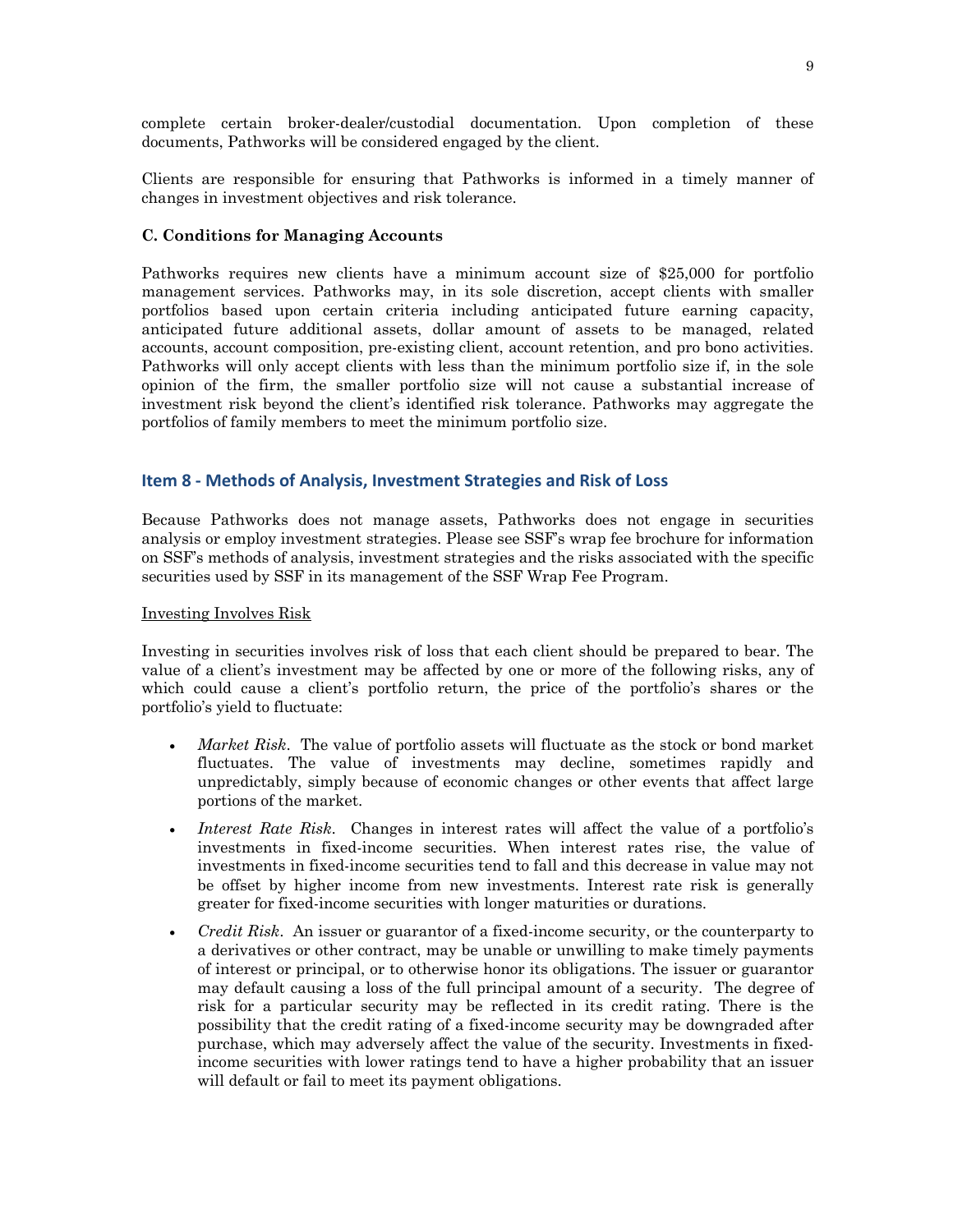- *Allocation Risk*. The allocation of investments among different asset classes may have a significant effect on portfolio value when one of these asset classes is performing more poorly than the others. As investments will be periodically reallocated, there will be transaction costs which may be, over time, significant. In addition, there is a risk that certain asset allocation decisions may not achieve the desired results and, as a result, a client's portfolio may incur significant losses.
- *Foreign (Non-U.S.) Risk*. A portfolio's investments in securities of non-U.S. issuers may involve more risk than those of U.S. issuers. These securities may fluctuate more widely in price and may be less liquid due to adverse market, economic, political, regulatory or other factors.
- *Emerging Markets Risk*. Securities of companies in emerging markets may be more volatile than those of companies in developed markets. By definition, markets, economies and government institutions are generally less developed in emerging market countries. Investment in securities of companies in emerging markets may entail special risks relating to the potential for social instability and the risks of expropriation, nationalization or confiscation. Investors may also face the imposition of restrictions on foreign investment or the repatriation of capital and a lack of hedging instruments.
- *Currency Risk*. Fluctuations in currency exchange rates may negatively affect the value of a portfolio's investments or reduce its returns.
- *Derivatives Risk*. Certain strategies involve the use of derivatives to create market exposure. Derivatives may be illiquid, difficult to price and leveraged so that small changes may produce disproportionate losses for a client's portfolio and may be subject to counterparty risk to a greater degree than more traditional investments. Because of their complex nature, some derivatives may not perform as intended. As a result, a portfolio may not realize the anticipated benefits from a derivative it holds or it may realize losses. Derivative transactions may create investment leverage, which may increase a portfolio's volatility and may require the portfolio to liquidate portfolio securities when it may not be advantageous to do so.
- *Capitalization Risk*. Investments in small- and mid-capitalization companies may be more volatile than investments in large-capitalization companies. Investments in small-capitalization companies may have additional risks because these companies have limited product lines, markets or financial resources.
- *Liquidity Risk*. Liquidity risk exists when particular investments are difficult to purchase or sell, possibly preventing an investment manager from selling out of such illiquid securities at an advantageous price. Derivatives and securities involving substantial market and credit risk also tend to involve greater liquidity risk.
- *Issuer Specific Risk*. The value of an equity security or debt obligation may decline in response to developments affecting the specific issuer of the security or obligation, even if the overall industry or economy is unaffected. These developments may comprise a variety of factors, including, but not limited to, management issues or other corporate disruption, political factors adversely affecting governmental issuers, a decline in revenues or profitability, an increase in costs, or an adverse effect on the issuer's competitive position.
- *Concentrated Portfolios Risk*. Certain investment strategies focus on particular asset classes, countries, regions, industries, sectors or types of investments. Concentrated portfolios are an aggressive and highly volatile approach to trading and investing. Concentrated portfolios hold fewer different stocks than a diversified portfolio and are much more likely to experience sudden dramatic prices swings. In addition, the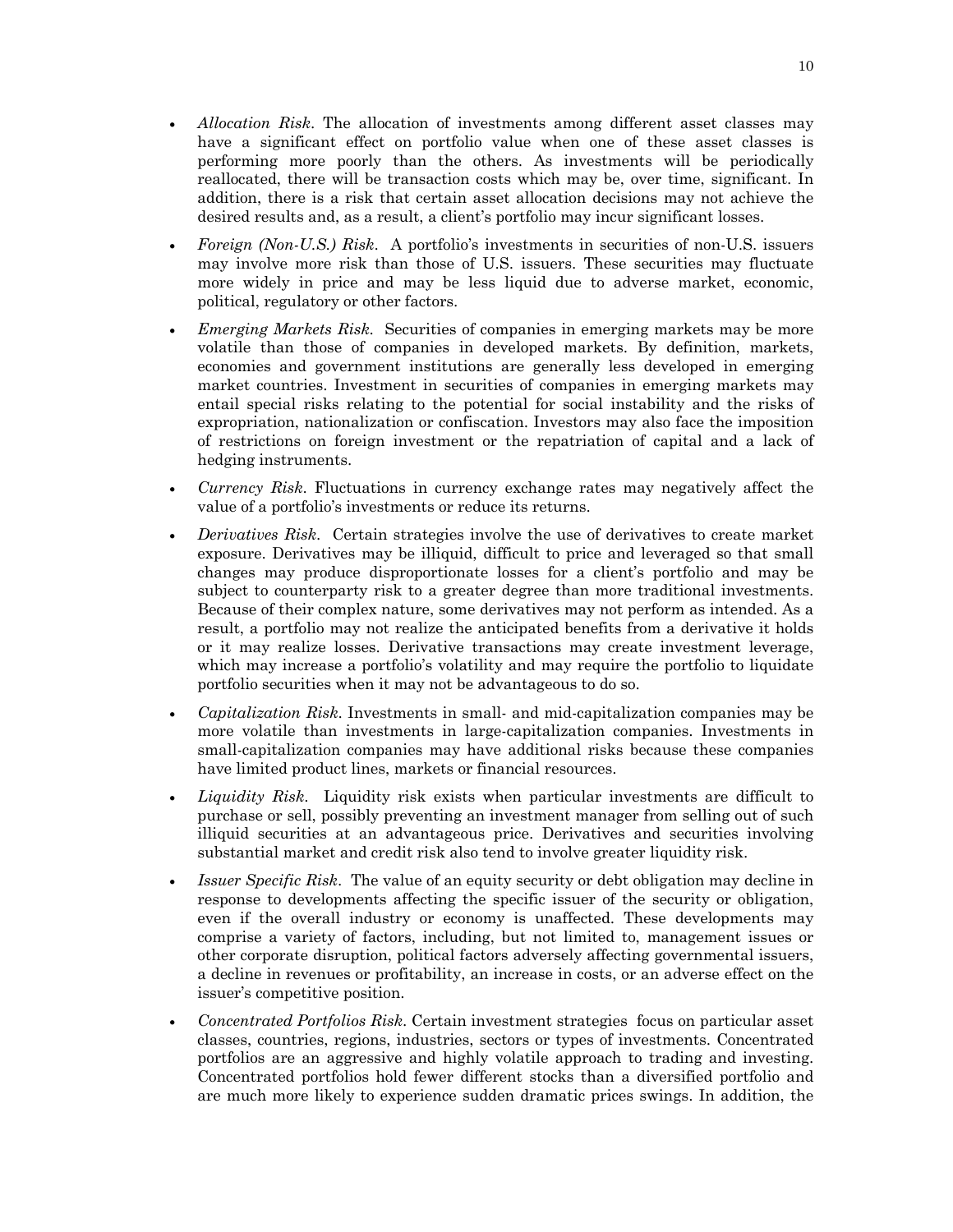rise or drop in price of any given holding is likely to have a larger impact on portfolio performance than a more broadly diversified portfolio.

• *Legal or Legislative Risk*. Legislative changes or court rulings may impact the value of investments or the securities' claim on the issuer's assets and finances.

# **Item 9 - Disciplinary History**

Neither Pathworks nor its management personnel have any reportable disciplinary history.

# **Item 10 - Other Financial Industry Activities and Affiliations**

# **A. Broker-Dealer Registration and Registered Representatives**

Pathworks is not registered, nor does it have an application pending to register, as a brokerdealer. No management person is registered, nor does any management person have an application pending to register, as a registered representative of a broker-dealer.

# **B. Futures and Commodity Registration**

Pathworks is not registered, nor does it have an application pending to register, as a futures commission merchant, commodity pool operator or a commodity trading advisor. No management person is registered, nor does any management person have an application pending to register, as an associated person of a futures commission merchant, commodity pool operator or a commodity trading advisor.

# **C. Financial Industry Affiliations**

Adviser Representatives of Pathworks are also licensed to sell insurance products. From time to time they will offer clients advice or insurance products as part of his financial review. This practice represents a potential conflict of interest because it gives such Adviser Representatives an incentive to recommend products based on the commission amount received. This conflict is mitigated by the fact that clients are not required to purchase any products. Clients also have the option to purchase these products through another insurance agent of their choosing.

Pathworks, through the common ownership of Scott Smith, is affiliated with Scott Smith Financial, Inc. ("SSF"), an investment adviser registered with the SEC. Pathworks and SSF have entered into a services agreement whereby SSF provides Pathworks with certain back office and investment analysis services. In addition, as detailed in Item 4 above, SSF provides asset management services to Pathworks' clients pursuant to a co-investment advisory agreement between the client, Pathworks and SSF. Finally, Scott Smith and Bryan Smith, investment adviser representatives of Pathworks are also investment adviser representatives of SSF. This relationship does not present a conflict of interest because Pathworks and SSF have an identical fee structure so there is no incentive to favor one firm or set of clients over another.

# **D. Selection of Other Advisers**

As set forth in more detail in Item 5 above, pursuant to the co-investment advisory Agreement between the client, Pathworks and SSF, SSF will be responsible for collecting all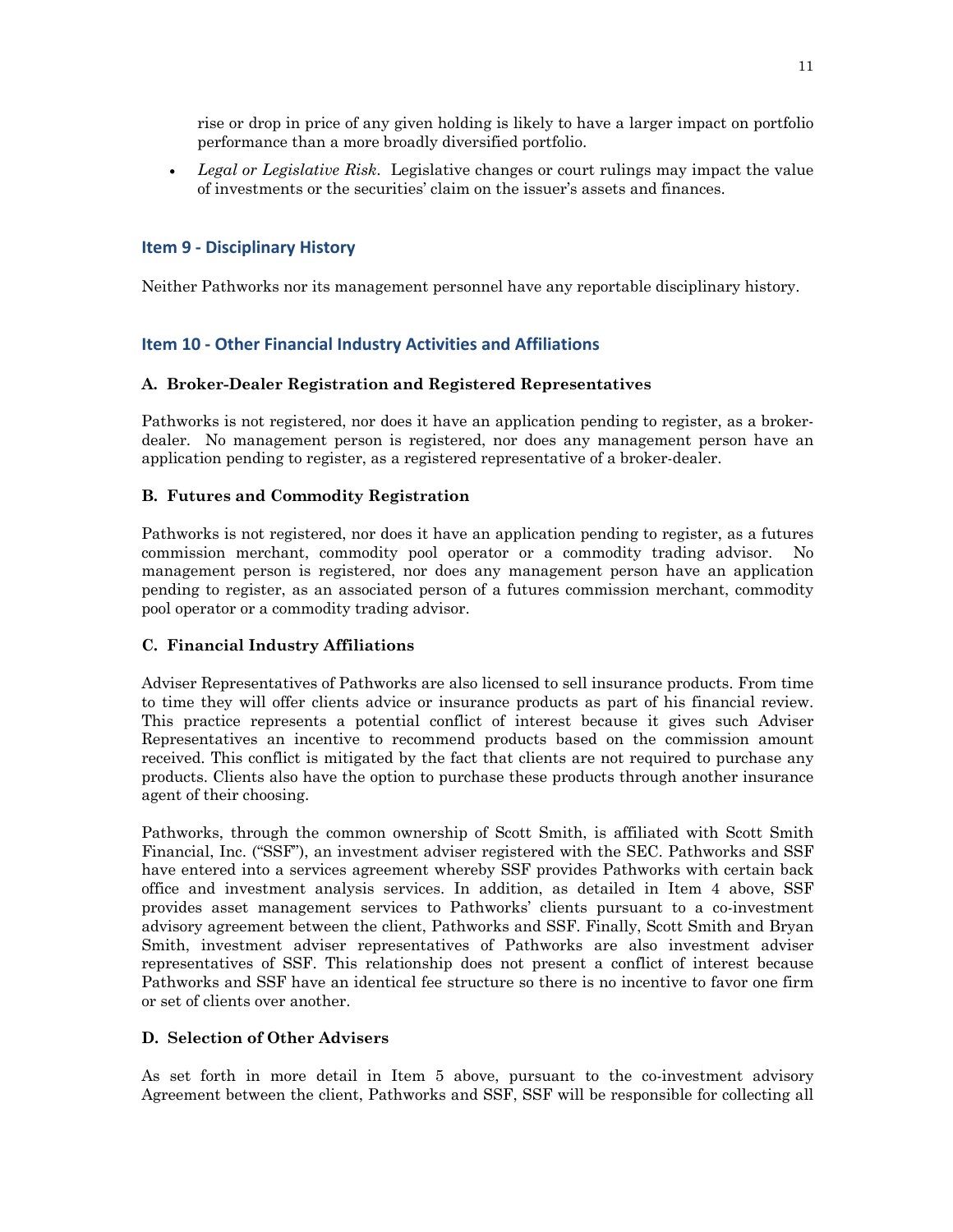advisory fees due and remitting payment to Pathworks for its services under that agreement. Pathworks does not receive, directly or indirectly, any other compensation from other investment advisers that it recommends or selects for its clients.

# **Item 11 - Code of Ethics, Participation or Interest in Client Transactions and Personal Trading**

# **A. Code of Ethics**

Pathworks has adopted a Code of Ethics to prevent violations of the securities laws. The Code of Ethics is predicated on the principle that Pathworks owes a fiduciary duty to its clients. Accordingly, Pathworks expects all firm personnel to act with honesty, integrity and professionalism and to adhere to federal securities laws. All firm personnel are required to adhere to the Code of Ethics. At all times, Pathworks and its personnel must (i) place client interests ahead of the firm's; (ii) engage in personal investing that is in full compliance with the firm's Code of Ethics; and (iii) avoid taking advantage of their position.

Clients and prospective clients may request a copy of the firm's Code of Ethics by contacting Pathworks at (248) 938-4229.

# **B. Recommendations Involving Material Financial Interests**

Pathworks does not recommend to clients securities in which the firm or any related person has a material financial interest.

# **C. Investing in Same Securities as Clients**

From time to time, representatives of Pathworks may buy or sell securities for themselves that they also recommend to clients. This may provide an opportunity for representatives of Pathworks to buy or sell the same securities before or after recommending the same securities to clients resulting in representatives profiting off the recommendations they provide to clients. Such transactions may create a conflict of interest. However, the size of personal trades and the types of investments (ETFs or Open-End Mutual Funds) that are likely to be transacted in would not have a practical impact on prices in those securities. Pathworks will always document any transactions that could be construed as conflicts of interest and will always transact client business before their own when similar securities are being bought or sold.

# **D. Participation or Interest in Client Transactions**

From time to time, representatives of Pathworks may buy or sell securities for themselves at or around the same time as clients. This may provide an opportunity for representatives of Pathworks to buy or sell securities before or after recommending securities to clients resulting in representatives profiting off the recommendations they provide to clients. Such transactions may create a conflict of interest. However, the size of personal trades and the types of investments (ETFs or Open-End Mutual Funds) that are likely to be transacted in would not have a practical impact on prices in those securities. Pathworks will always document any transactions that could be construed as conflicts of interest and will always transact client's transactions before its own when similar securities are being bought or sold. No person associated with Pathworks shall prefer his or her own interest to that of any client.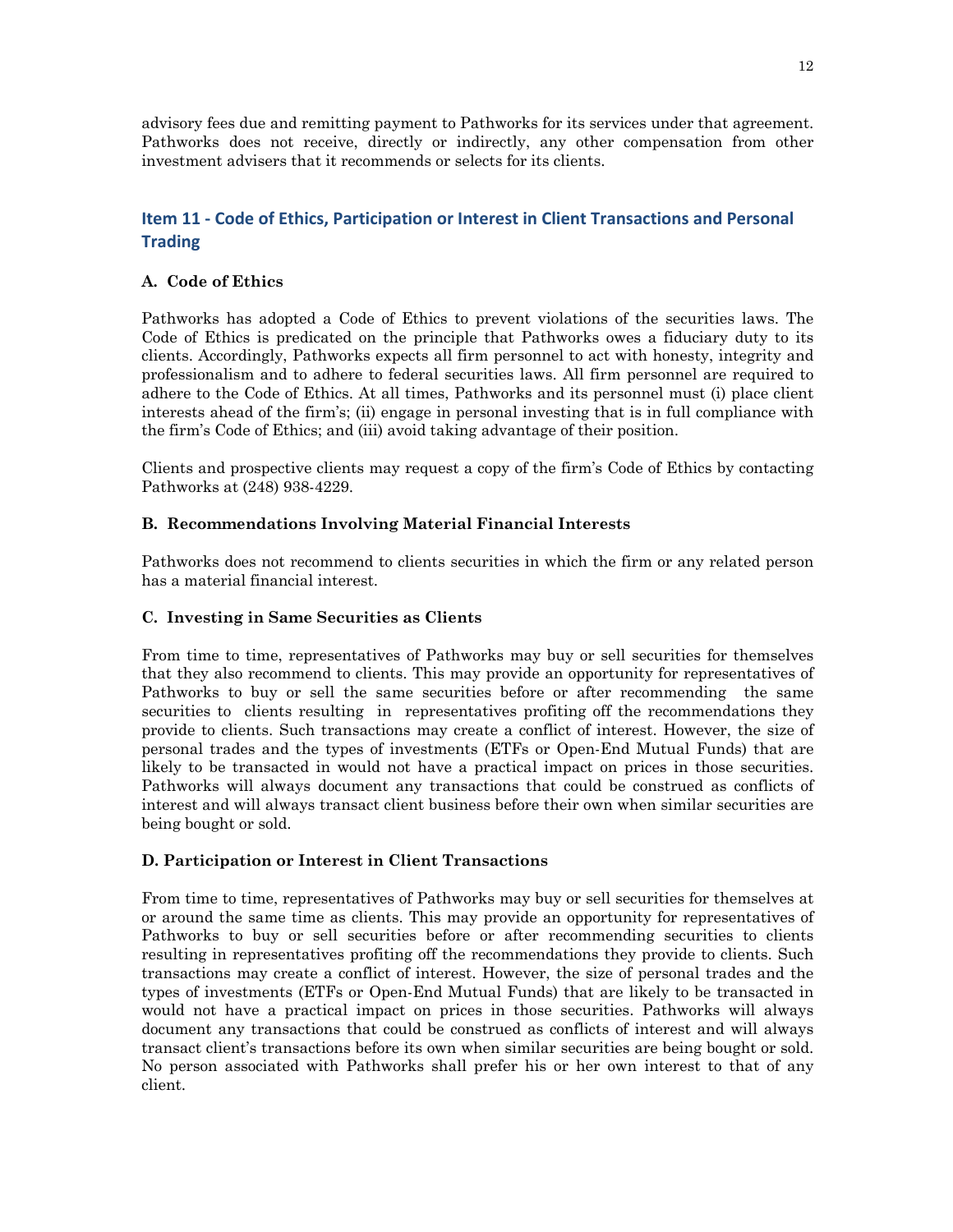# **Item 12 - Brokerage Practices**

Because Pathworks does not manage assets, Pathworks does maintain any brokerage or custodial relationships. Please see SSF's wrap fee brochure for information on SSF's brokerage and custodial practices.

# **Item 13 - Review Of Accounts**

# **A. Periodic Reviews**

Account reviews are performed quarterly by each Adviser Representative for their respective client accounts. Financial plans are considered complete when recommendations are delivered to the client. An ongoing review for financial planning clients is done only upon request of the client.

# **B. Other Reviews**

Other conditions that may trigger a review of clients' accounts are changes in the tax laws, new investment information and changes in a client's own situation. Reviews may also be triggered by material market, economic or political events, cash inflow or outflow to/from the portfolio or by changes in client's financial situations (such as retirement, termination of employment, physical move, or inheritance).

# **C. Regular Reports**

# Investment Advisory Services

Each client will receive at least monthly from the custodian, a written report that details the client's account including assets held and asset values. Clients will receive, at least quarterly, performance reports directly from Pathworks. The report will include performance and asset allocation information. Clients are urged to carefully review the account statement sent by Pathworks and to compare the account statement provided by the brokerdealer/custodian with any statements provided by Pathworks.

# Financial Planning Services

Financial planning services clients will receive a completed financial plan. Additional reports will not typically be provided unless otherwise contracted for at the inception of the advisory relationship.

# **Item 14 - Client Referrals And Other Compensation**

# **A. Economic Benefits**

Pathworks does not receive any economic benefits such as sales awards or other prizes from any non-client for providing investment advisory services to the firm's clients.

# **B. Client Referrals**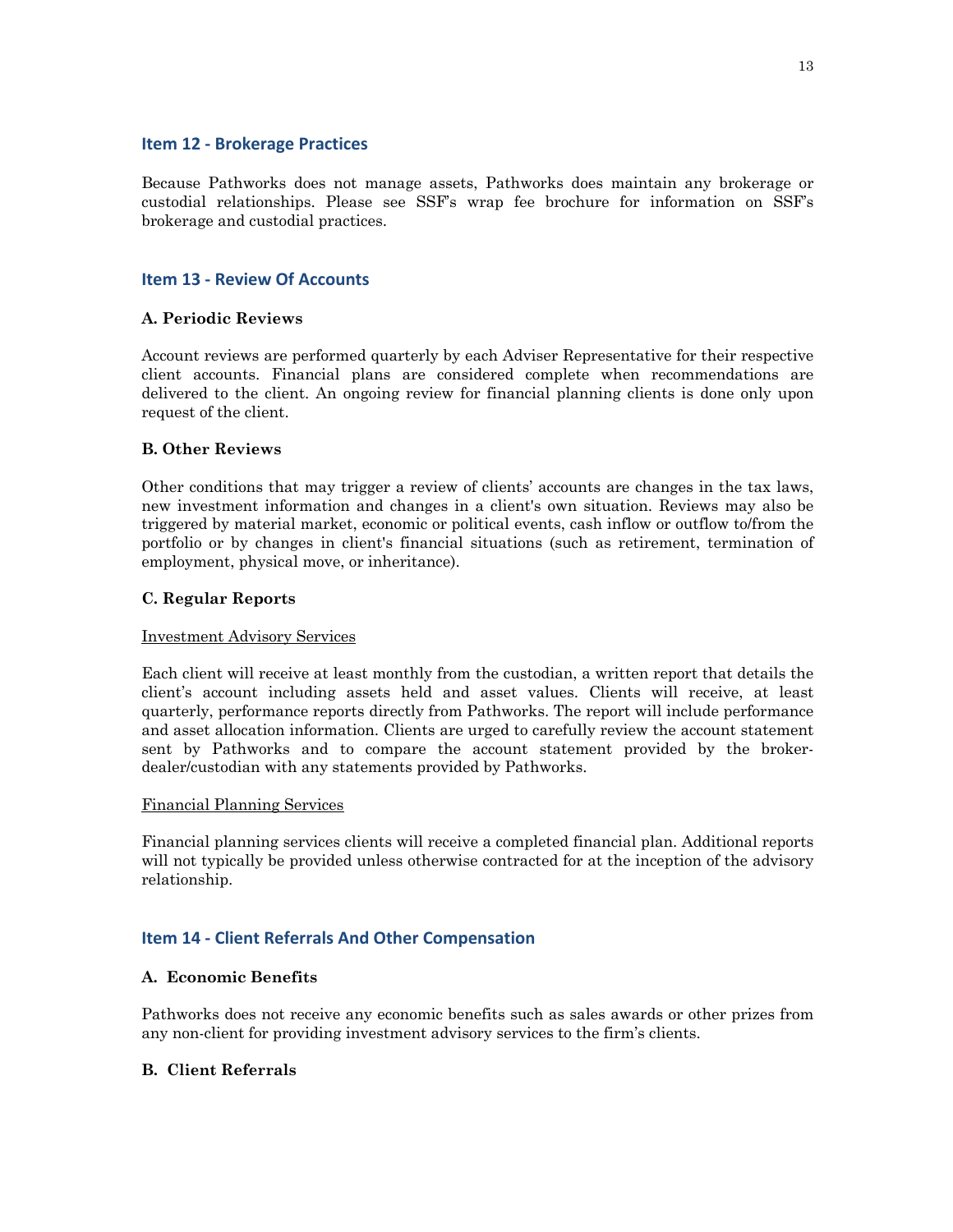Pathworks has entered into a referral arrangement with Scott Smith Financial, Inc., an affiliated registered investment adviser. Under this referral arrangement, Pathworks may refer retirement plan clients to SSF for the provision of applicable retirement plan services. SSF pays a fee to Pathworks for any such referrals and clients that are referred will be required to sign a solicitor's disclosure document acknowledging such payment.

### **Item 15 - Custody**

Custody of client assets will be maintained with the independent custodian selected by the client. Pathworks will not have physical custody of any assets in the client's account except as permitted for direct deduction of advisory fees. Clients will be solely responsible for paying all fees or charges of the custodian. Clients will authorize Pathworks to give the custodian instructions for the purchase, sale, conversion, redemption, exchange or retention of any security, cash or cash equivalent or other investment for the client's account.

Clients will receive directly from the custodian at least quarterly a statement showing all transactions occurring in the client's account during the period covered by the account statement, and the funds, securities and other property in the client's account at the end of the period. The account statement will also indicate the amount of advisory fees deducted from your account(s) for each billing period.

Clients are urged to carefully review statements received from the custodian to ensure the accurate reporting of such information.

### **Item 16 - Investment Discretion**

As Pathworks does not manage assets, Pathworks does not have any investment discretion.

### **Item 17 - Voting Client Securities**

### **Proxy Voting**

As Pathworks does not manage assets, Pathworks does not vote proxies on behalf of its clients.

### **Legal Proceedings**

As Pathworks does not manage assets, Pathworks will not be responsible for handling client claims in class action lawsuits or similar settlements involving securities owned by the client.

### **Item 18 - Financial Information**

### **A. Prepayment of Fees**

Because Pathworks does not require or accept prepayment of more than \$1,200 in fees six months or more in advance, Pathworks is not required to include a balance sheet with this disclosure brochure.